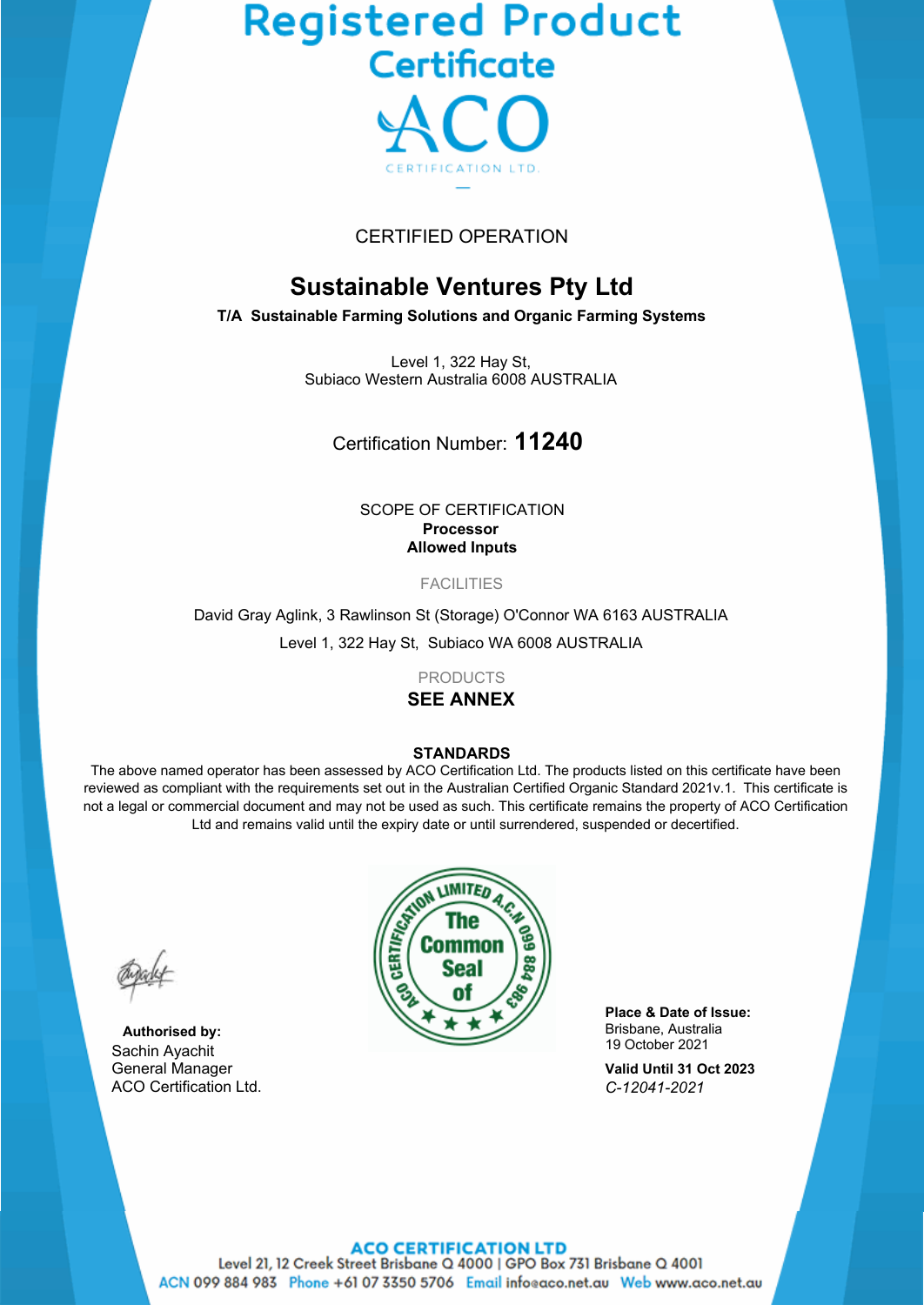

Company name and address:

**Sustainable Ventures Pty Ltd**

# **Level 1, 322 Hay St, Subiaco Western Australia 6008, AUSTRALIA**

Certification number: **11240**

Type of operation: **Processor Allowed Inputs**

## **ANNEX: Certified product listing**

## Date of issue: **19 Oct 2021**

The certificate and annex remains property of ACO Certification Ltd and can be withdrawn in case of changes or termination. This annex is only valid when presented with a valid certificate number corresponding with the following number: *C-12041-2021*

| <b>Product name</b>                                     | Group                                      | <b>Services</b> | <b>Brands</b> |
|---------------------------------------------------------|--------------------------------------------|-----------------|---------------|
| Actinobact, MicroPlus                                   | Crop<br>Management and<br>Pest control     | Allowed Inputs  |               |
| Amino Power                                             | Crop fertilizers<br>and soil<br>amendments | Allowed Inputs  |               |
| <b>Batallon</b>                                         | Crop fertilizers<br>and soil<br>amendments | Allowed Inputs  |               |
| Bombardier                                              | Crop fertilizers<br>and soil<br>amendments | Allowed Inputs  |               |
| <b>Bombardier Sugar</b>                                 | Crop fertilizers<br>and soil<br>amendments | Allowed Inputs  |               |
| Citran 1 (Fruit & Vegetable<br>Wash)                    | Processing and<br>Handling<br>Products     | Allowed Inputs  |               |
| Citran 2 (Hard Surface<br>Cleaner)                      | Processing and<br>Handling<br>Products     | Allowed Inputs  |               |
| Digger                                                  | Crop fertilizers<br>and soil<br>amendments | Allowed Inputs  |               |
| <b>Dryback</b>                                          | Crop fertilizers<br>and soil<br>amendments | Allowed Inputs  |               |
| Drytone and Digger                                      | Crop fertilizers<br>and soil<br>amendments | Allowed Inputs  |               |
| <b>Ecological Disinfectants</b><br>(Hydreogen Peroxide) | Processing and<br>Handling<br>Products     | Allowed Inputs  |               |
| <b>Ecological Disinfectants</b><br>(Sanibac)            | Processing and<br>Handling<br>Products     | Allowed Inputs  |               |
| <b>Fish Emulsion</b>                                    | Crop fertilizers<br>and soil<br>amendments | Allowed Inputs  |               |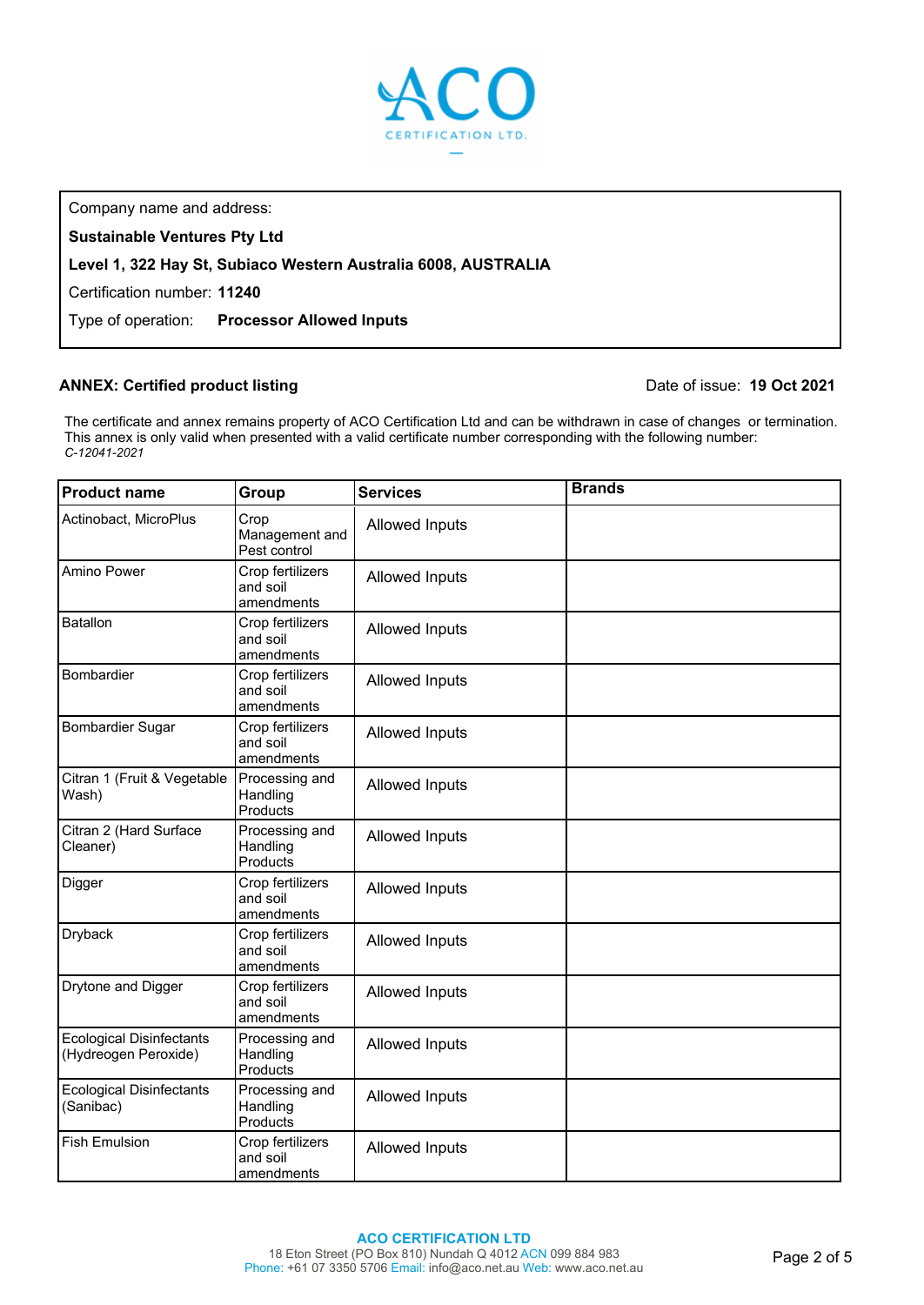| <b>Product name</b>                   | Group                                      | <b>Services</b> | <b>Brands</b> |
|---------------------------------------|--------------------------------------------|-----------------|---------------|
| Fish Hydrolysate Super<br>Concentrate | Crop fertilizers<br>and soil<br>amendments | Allowed Inputs  |               |
| Fish Max                              | Crop fertilizers<br>and soil<br>amendments | Allowed Inputs  |               |
| <b>Fish Plus</b>                      | Crop fertilizers<br>and soil<br>amendments | Allowed Inputs  |               |
| Fol-Up                                | Crop fertilizers<br>and soil<br>amendments | Allowed Inputs  |               |
| <b>Fulvic Acid Powder</b>             | Crop fertilizers<br>and soil<br>amendments | Allowed Inputs  |               |
| Grosil                                | Crop<br>Management and<br>Pest control     | Allowed Inputs  |               |
| Guano                                 | Crop fertilizers<br>and soil<br>amendments | Allowed Inputs  |               |
| <b>Guano Powder</b>                   | Crop fertilizers<br>and soil<br>amendments | Allowed Inputs  |               |
| Humus 100                             | Crop fertilizers<br>and soil<br>amendments | Allowed Inputs  |               |
| Humus 26                              | Crop fertilizers<br>and soil<br>amendments | Allowed Inputs  |               |
| Humus Granule                         | Crop fertilizers<br>and soil<br>amendments | Allowed Inputs  |               |
| <b>MicroPlus</b>                      | Crop fertilizers<br>and soil<br>amendments | Allowed Inputs  |               |
| Mycogel                               | Crop fertilizers<br>and soil<br>amendments | Allowed Inputs  |               |
| New Era Better Grow                   | Crop fertilizers<br>and soil<br>amendments | Allowed Inputs  |               |
| New Era Custom Blend                  | Crop fertilizers<br>and soil<br>amendments | Allowed Inputs  |               |
| New Era High K                        | Crop fertilizers<br>and soil<br>amendments | Allowed Inputs  |               |
| New Era High N                        | Crop fertilizers<br>and soil<br>amendments | Allowed Inputs  |               |
| New Era High P                        | Crop fertilizers<br>and soil<br>amendments | Allowed Inputs  |               |
| New Era High PK                       | Crop fertilizers<br>and soil<br>amendments | Allowed Inputs  |               |
| New Era Premium                       | Crop fertilizers<br>and soil<br>amendments | Allowed Inputs  |               |
| New Era Protein Meal                  | Crop fertilizers<br>and soil<br>amendments | Allowed Inputs  |               |
| Organic NPK                           | Crop fertilizers<br>and soil<br>amendments | Allowed Inputs  |               |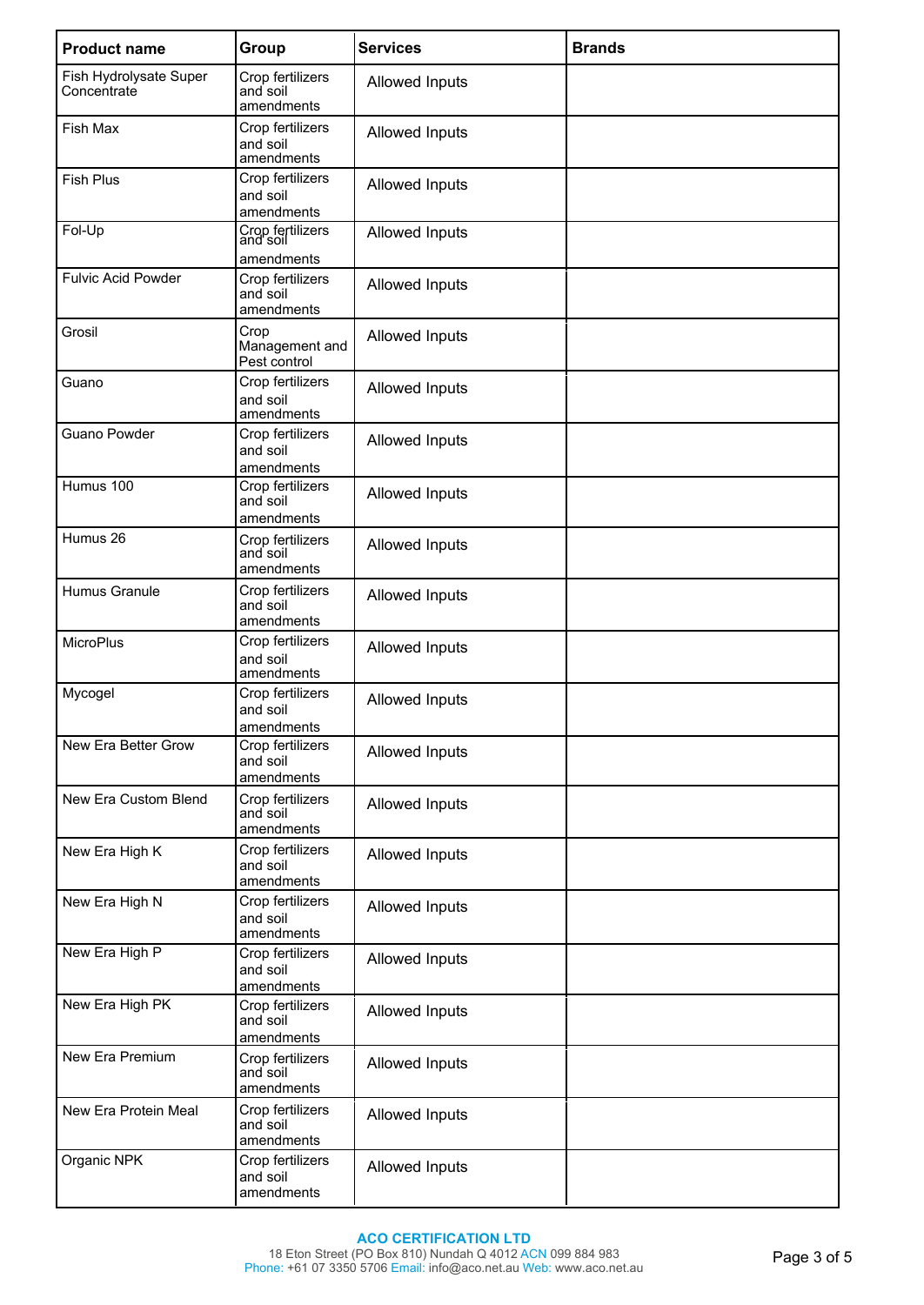| <b>Product name</b>               | Group                                      | <b>Services</b>       | <b>Brands</b> |
|-----------------------------------|--------------------------------------------|-----------------------|---------------|
| Organic-Ca                        | Crop fertilizers<br>and soil<br>amendments | Allowed Inputs        |               |
| Organic-K                         | Crop fertilizers<br>and soil<br>amendments | Allowed Inputs        |               |
| Organic-N                         | Crop fertilizers<br>and soil<br>amendments | <b>Allowed Inputs</b> |               |
| Organic-P                         | Crop fertilizers<br>and soil<br>amendments | Allowed Inputs        |               |
| Organic-TE                        | Crop fertilizers<br>and soil<br>amendments | Allowed Inputs        |               |
| Sabel - X (Canola)                | Crop fertilizers<br>and soil<br>amendments | Allowed Inputs        |               |
| Sabel - X (Cereals)               | Crop fertilizers<br>and soil<br>amendments | Allowed Inputs        |               |
| Sabel - X (Corn)                  | Crop fertilizers<br>and soil<br>amendments | Allowed Inputs        |               |
| Sabel - X (Cotton)                | Crop fertilizers<br>and soil<br>amendments | Allowed Inputs        |               |
| Sabel - X (Hort)                  | Crop fertilizers<br>and soil<br>amendments | Allowed Inputs        |               |
| Seco                              | Crop fertilizers<br>and soil<br>amendments | Allowed Inputs        |               |
| Seco BTT                          | Crop fertilizers<br>and soil<br>amendments | Allowed Inputs        |               |
| Seco Pow                          | Crop fertilizers<br>and soil<br>amendments | Allowed Inputs        |               |
| Soil Activator                    | Crop fertilizers<br>and soil<br>amendments | Allowed Inputs        |               |
| Soil Enhancer                     | Crop fertilizers<br>and soil<br>amendments | Allowed Inputs        |               |
| Super Kelp                        | Crop fertilizers<br>and soil<br>amendments | Allowed Inputs        |               |
| Super Kelp SP (Soluble<br>powder) | Crop fertilizers<br>and soil<br>amendments | Allowed Inputs        |               |
| Uptake Ca                         | Crop fertilizers<br>and soil<br>amendments | Allowed Inputs        |               |
| Uptake Copper                     | Crop fertilizers<br>and soil<br>amendments | Allowed Inputs        |               |
| <b>Uptake Elite</b>               | Crop fertilizers<br>and soil<br>amendments | Allowed Inputs        |               |
| Uptake Iron                       | Crop fertilizers<br>and soil<br>amendments | Allowed Inputs        |               |
| Uptake Manganese                  | Crop fertilizers<br>and soil<br>amendments | Allowed Inputs        |               |